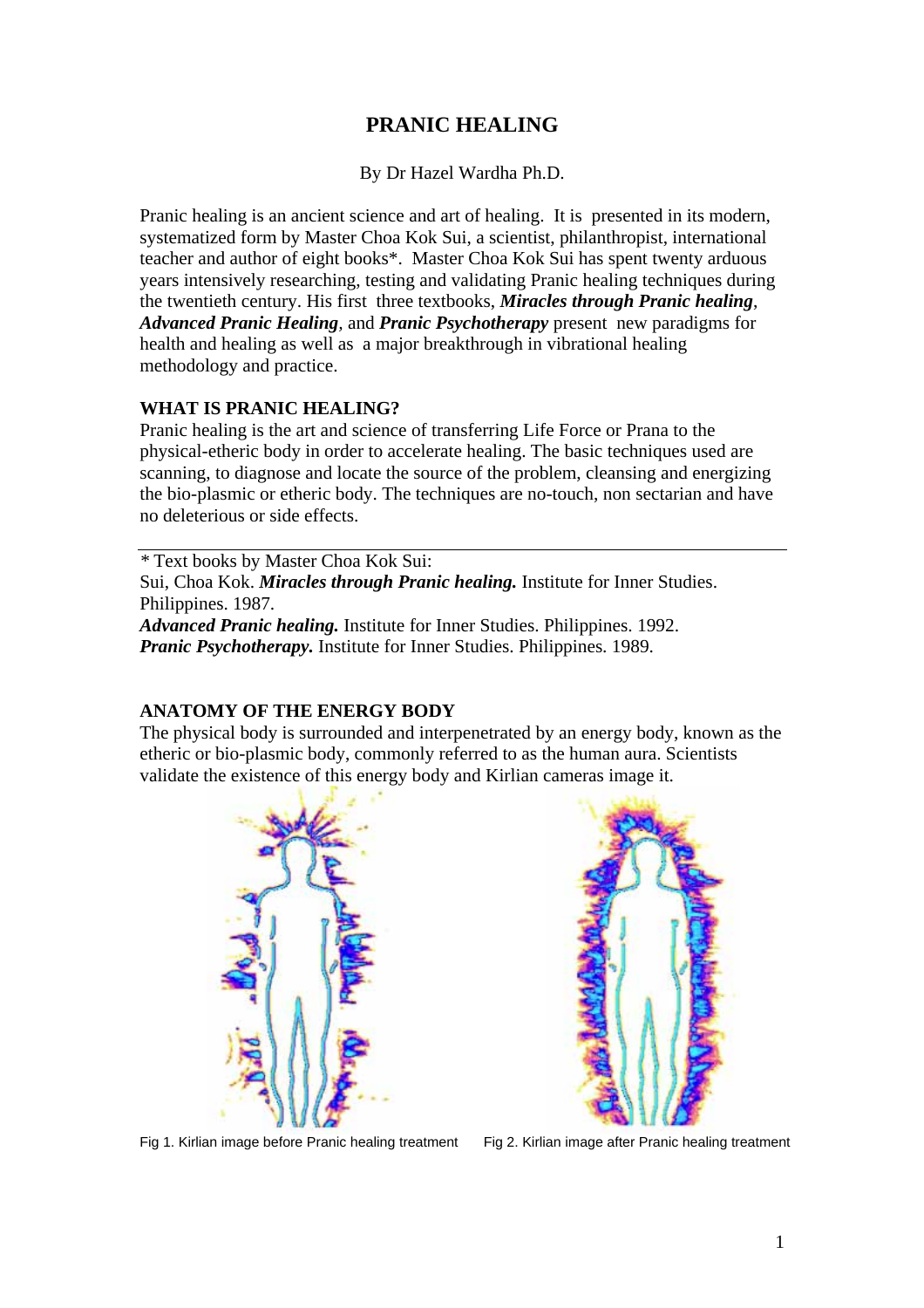There is an outer aura which generally extends to one meter away from the body and an inner aura which is usually three to five inches from the physical body surface in average people. This energy body supplies Prana or Life energy to the human body to survive, to accelerate healing and also eliminates dirty and diseased energies in order to sustain well being.

Master Choa Kok Sui has revealed that there are 11 energy centers or *chakras* located on strategic parts of the etheric body, which also correspond to major acupuncture points. These *chakras* control specific organs, glands, body functions, mind and emotions and are similar to power stations, supplying Prana to these aspects of the human system. It is believed that, usually, the causes of imbalance or dis-ease manifest first in the energy body and can be located in a malfunctioning *chakra.* Therefore, if there is a problem with an organ or gland, it is necessary to treat the corresponding *chakra* in order to address the causes of the condition. Generally, physical or emotional trauma, stress, dirty and diseased energies cause the energy body to develop congestion or depletion. The flow of Prana can also be impeded or interrupted due to congestion and/or depletion and also when cracks and leaks develop in the etheric body, preventing healing and rapid recuperation. For example, when a person experiences stress over a prolonged period of time, the Solar Plexus chakra, situated beneath the breast bone, gets congested with dirty energies and the proper flow of energy is impeded. Consequently, aches, discomfort and bloating are experienced in the epigastric region. Gastroscopy and endoscopy do not reveal any pathology. If stress persists, the congested energy in the Solar plexus transfers through a major energy channel to the heart chakra, situated just above the Solar plexus chakra. Consequently, the patient may experience chest pain, palpitations and breathlessness. ECG and cardiac investigations reveal no positive diagnosis. When Pranic healing is applied, the symptoms subside rapidly in most cases. Similarly, when a person experiences emotional pain caused by the death of a loved one or a broken relationship, the heart chakra develops holes and cracks caused by the trauma. The person is not able to overcome the depression despite the use of different healing methods as Prana leaks out continuously from the heart chakra. When Pranic healing is applied and the leaks and cracks are repaired, the heart chakra energy is restored to harmony and balance and the outcome is generally positive.

#### **METHODOLOGY OF PRANIC HEALING**

It is possible to repair the etheric body and rebalance and harmonize it, thus, reestablishing and enhancing the flow of Prana to the *chakras* and the organs, glands and structures and mental and emotional aspects that they control. It has been proved that when the etheric body is treated, the healing process in the physical body is accelerated greatly. For instance, if a minor fresh wound is treated with Pranic healing, the bleeding stops immediately and after a few minutes the skin heals over fully, in most cases. Similarly, when Pranic healing is applied to a fresh minor burn the pain subsides completely after a few minutes and no blistering occurs. The results are consistent and repeatable.

The treatment is performed according to the seven basic techniques of Pranic healing, which do not involve touching the patient. The therapist stands or sits a few feet away from the patient and applies the techniques. Energy contamination, depletion and congestion in the etheric body can be diagnosed by the Pranic healer using a method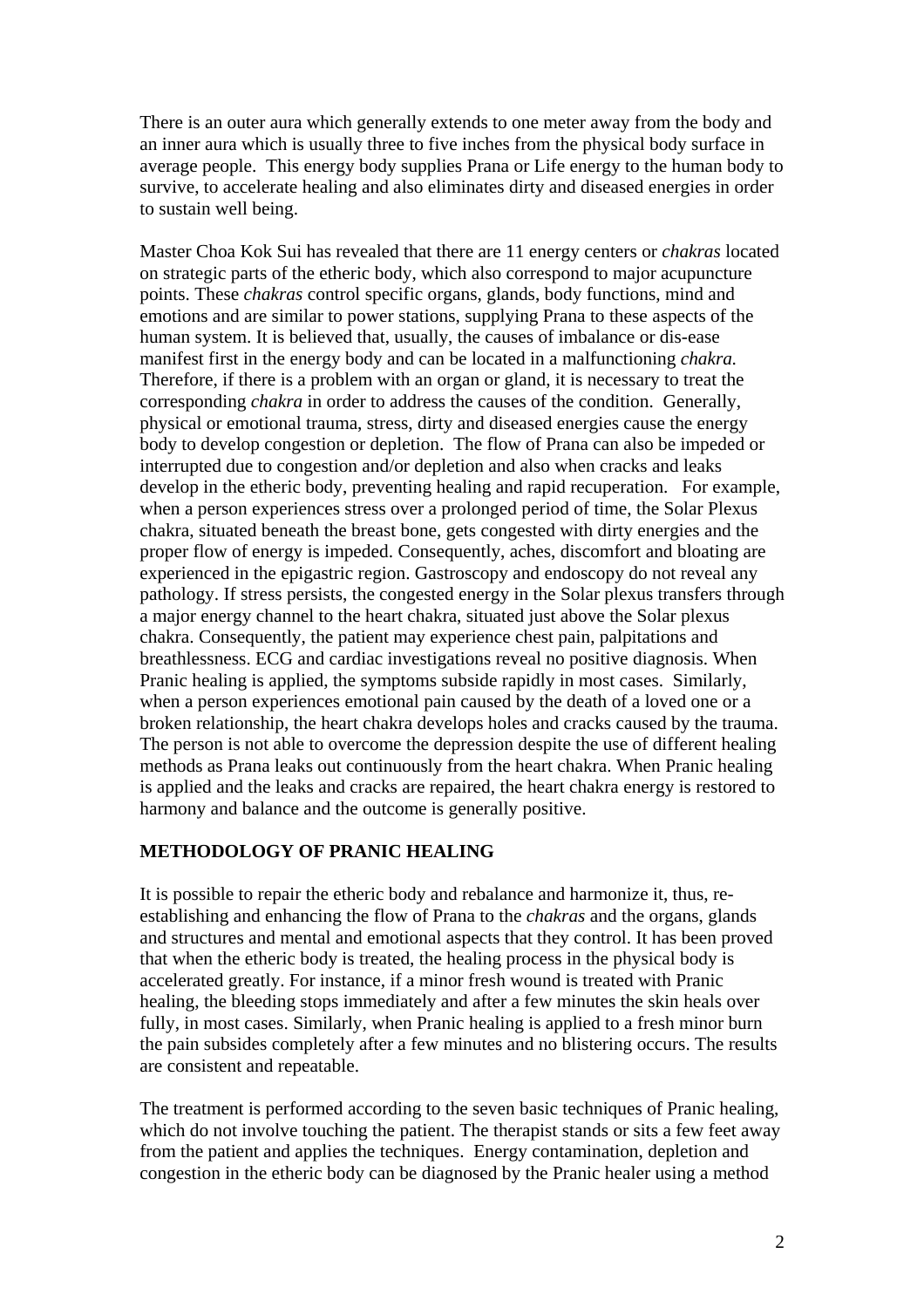called scanning. This diagnostic procedure enables the practitioner to determine the location and causes of the dis-ease. The Pranic healer then cleanses the energy body, using specific motions of the hand and subsequently energizes or transfers fresh Prana to the patient. Cleansing is an important part of the treatment as the dirty energy, causing the congestion or depletion in the diseased part or chakra, has to be removed before fresh energy or Prana can be transferred to the patient's etheric body. Usually, 70% - 80% of the problem is resolved with thorough cleansing of the affected areas and *chakras* .This is most apparent in the management of pain. In most cases there is significant reduction of pain within a few minutes of applying Pranic healing and regular treatment of the affected part and the *chakra* which controls it leads to permanent relief of symptoms in the vast majority of cases. By cleansing, energizing and rebalancing the energy body the physical as well as psychological symptoms subside as the organs, glands and structures controlled by the energy body are maintained by the unimpeded flow of fresh Prana. Significant improvement is thus achieved in relation to physical vitality and maintenance of good immune system function.

 Pranic healing does not intend to replace orthodox medicine or any form of therapy. It complements all therapies and is a valuable tool in the healing repertory of therapists from all disciplines who can easily incorporate Pranic healing into their current practices.

## **RESEARCH TO VALIDATE THE EFFICACY OF PRANIC HEALING**

It is apparent that Pranic healing is using a form of subtle energy that is quite potent and capable of altering the molecular structure of liquid as well as dense states of matter. Quantum physicists have proved that sub atomic energy is potent. They maintain that humans are living packets of energy and resonate with the universe. They also maintain that one cubic meter of space has enough quantum energy to boil all the oceans of the world.\* Pranic energy is a form of subtle energy, which, when directed with specific techniques and intention, creates powerful therapeutic effects Medical scans and special cameras are able to record such outcomes.

In a scientific experiment conducted by Dr Masaru Emoto\*, a Japanese researcher , on the effects of subtle energy on water, in July 2003, twelve Pranic healers from Melbourne and one healer from the Philippines directed Pranic energy to a tap water sample in his Tokyo laboratory for a few minutes. The two slides, given below, prove that Pranic healing can alter the molecular structure of water even when directed from a distance of thousands of miles. 70% of the human body comprises water and the research of Dr Emoto is valuable as it indicates what could be happening when Pranic healing is applied to the physical-etheric body to create well being.

- A ground breaking book with research collated from many quantum physicists: McTaggart, Lynn. *The Field: The quest for the secret force of the Universe.* Harper Collins. U.K. 2001
- Dr Masaru Emoto has been researching the effects of subtle energy on water scientifically for over 40 years and his research methodology can be accessed from the website [www.hado.net.](http://www.hado.net/) He is also the author of 3 books, *The Message from Water* IHM Research Institute, Tokyo.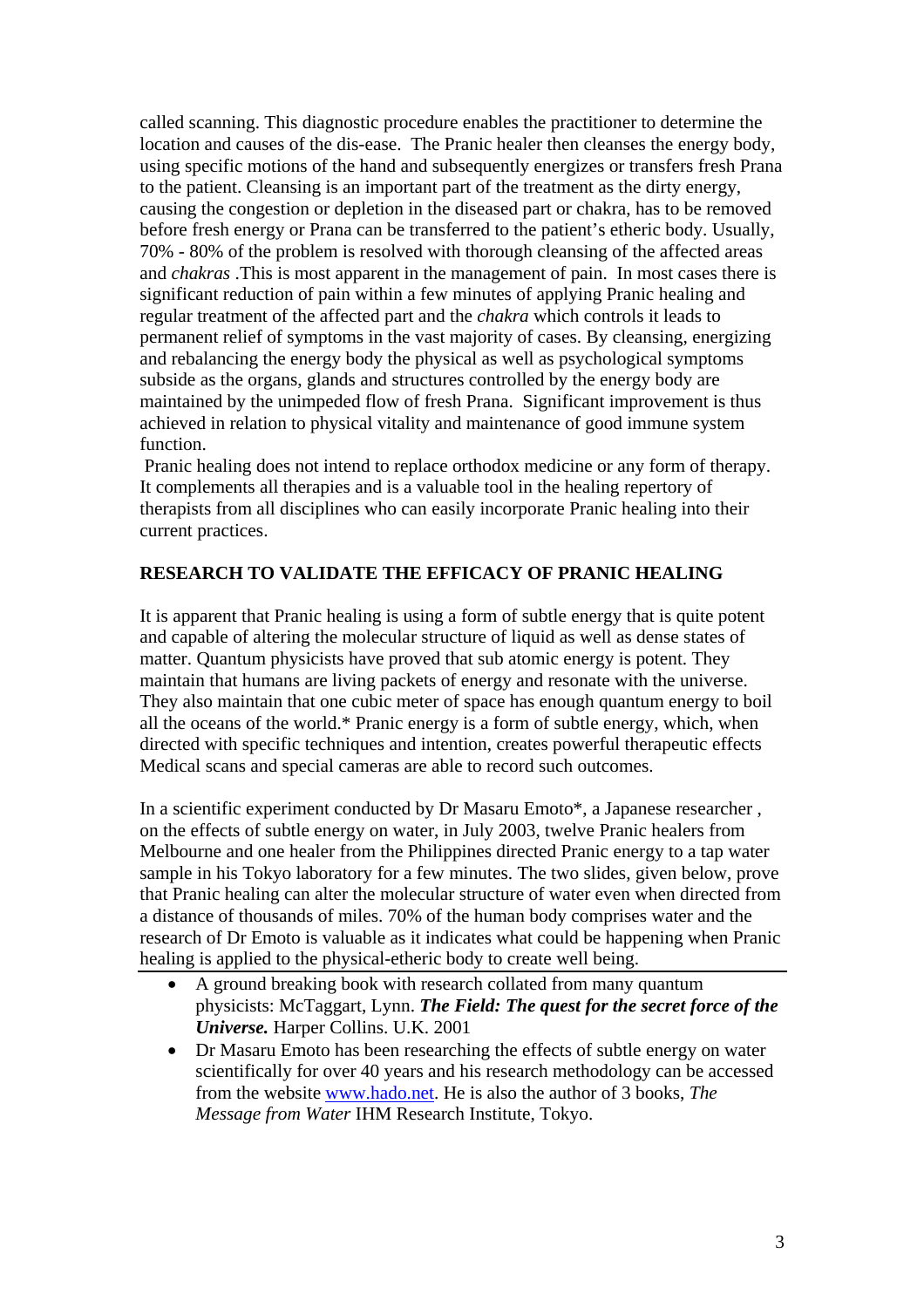



Fig 3. Tokyo water before Pranic healing Fig 4. Tokyo water after Pranic healing

Dr D Ramesh, a maxilo-facial surgeon in Chennai in India has been using Pranic healing in his practice and has validated the efficacy of this therapeutic tool to alter dense states of matter in the human body.



Fig 5. Scoliosis before Pranic healing treatment Fig 6. Scoliosis after Pranic healing treatment



The patient, (Fig 5) suffered from scoliosis, degenerated intervertebral discs and osteophytes on the vertebrae. After six months of Pranic self healing, the scans revealed that the spine was restored to its normal curvature, the intervertebral discs had regenerated and almost all of the osteophytes had disappeared.



Fig 7. A case of spinal injury due to prolapsed disc, leading to Paraplegia, due to Impingement of Spinal Cord. Before and after Pranic healing treatment scans.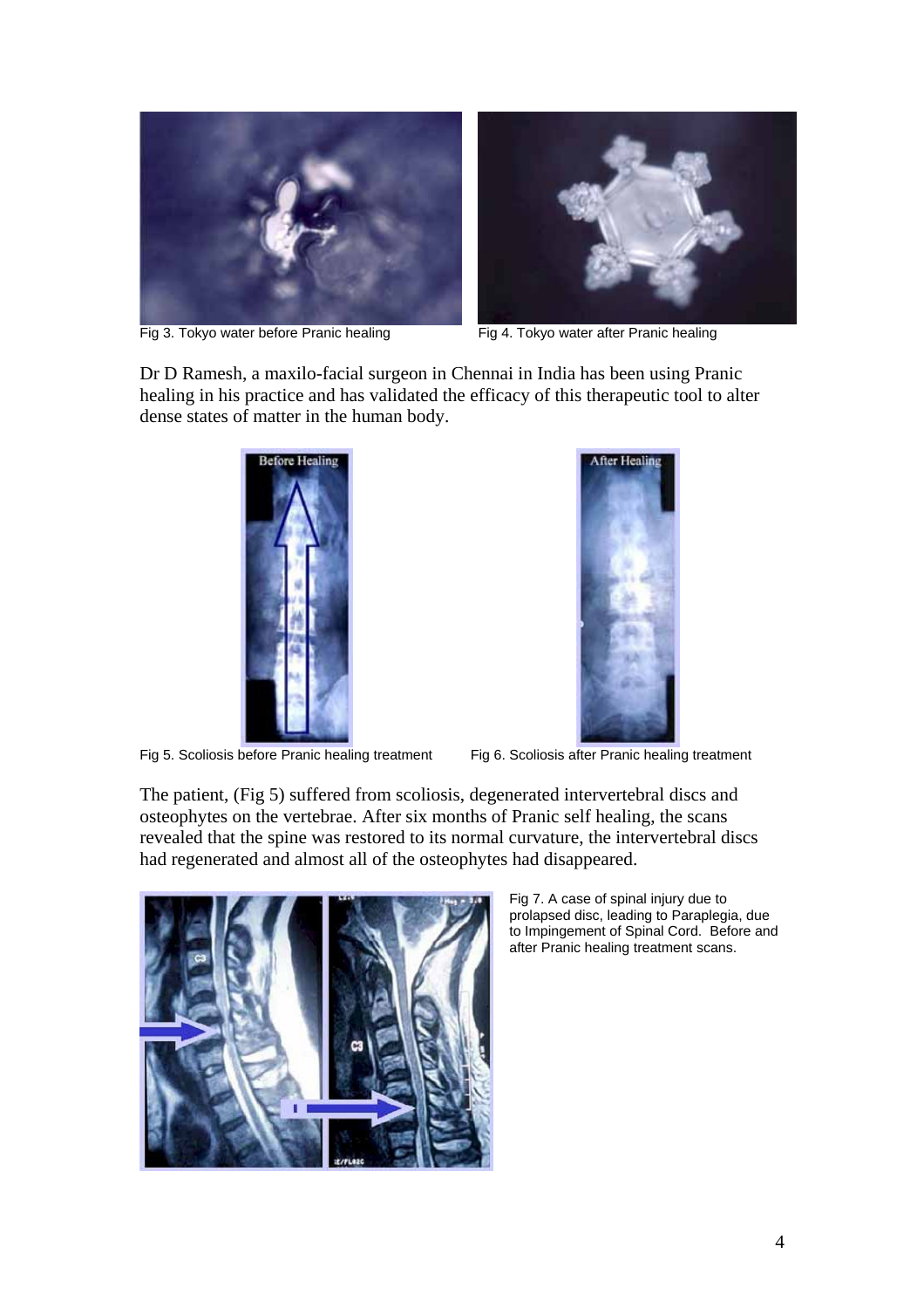In this instance, (Fig 7) the patient was in acute pain, wheel chair bound due to prolapse of a disc on the spinal cord. After 3 months of Pranic healing, the patient was not only pain free but was able to walk as the disc returned to normal, correcting the impingement on the spinal cord.



Fig 8. Granuloma of the brain removed with Pranic healing.

The disintegration of granuloma or calcified mass in brain tissue with Pranic healing, after 4 months, is regarded as quite extraordinary in medical circles. (Fig 8)



Fig 9. Wisdom teeth extraction monitored with pulse oximeter

In this case (Fig.9) the bleeding stopped almost instantly, during extraction of wisdom teeth, and within 7 minutes of applying Pranic healing the pulse oximeter indicated a drop in the heart rate from 124 to 75. This proved that Pranic healing is effective to control and reduce stress and to stop bleeding rapidly.

Dr J Jones from the Department of Radiological Sciences in the University of California conducted Neurophysiological Measurements of Pranic Healing using Functional Magnetic Resonance Imaging (fMRI). Extract from Dr Jones research:

"Medical imaging methods provide a unique tool for the quantitative evaluation of the healing process, even when brought about by non-conventional means, including the use of subtle energy methods and/or spirituality. Here we describe a series of preliminary studies in which functional magnetic resonance imaging (fMRI) has been used to measure neurophysiological changes in subjects treated by a healer, even from a distance. Specifically, two experienced Pranic Healers who were also experienced acupuncturists were instructed to focus the subtle energy used during pranic healing

on the acupoint  $UB_{67}$ , known to be related to vision, in a human subject undergoing fMRI studies of the visual cortex area of the brain. Focusing of the subtle energy (prana or Qi) onto the acupoint produced a stimulation of the visual cortex identical to that produced by needle stimulation of the acupoint. Initially, the Pranic Healers were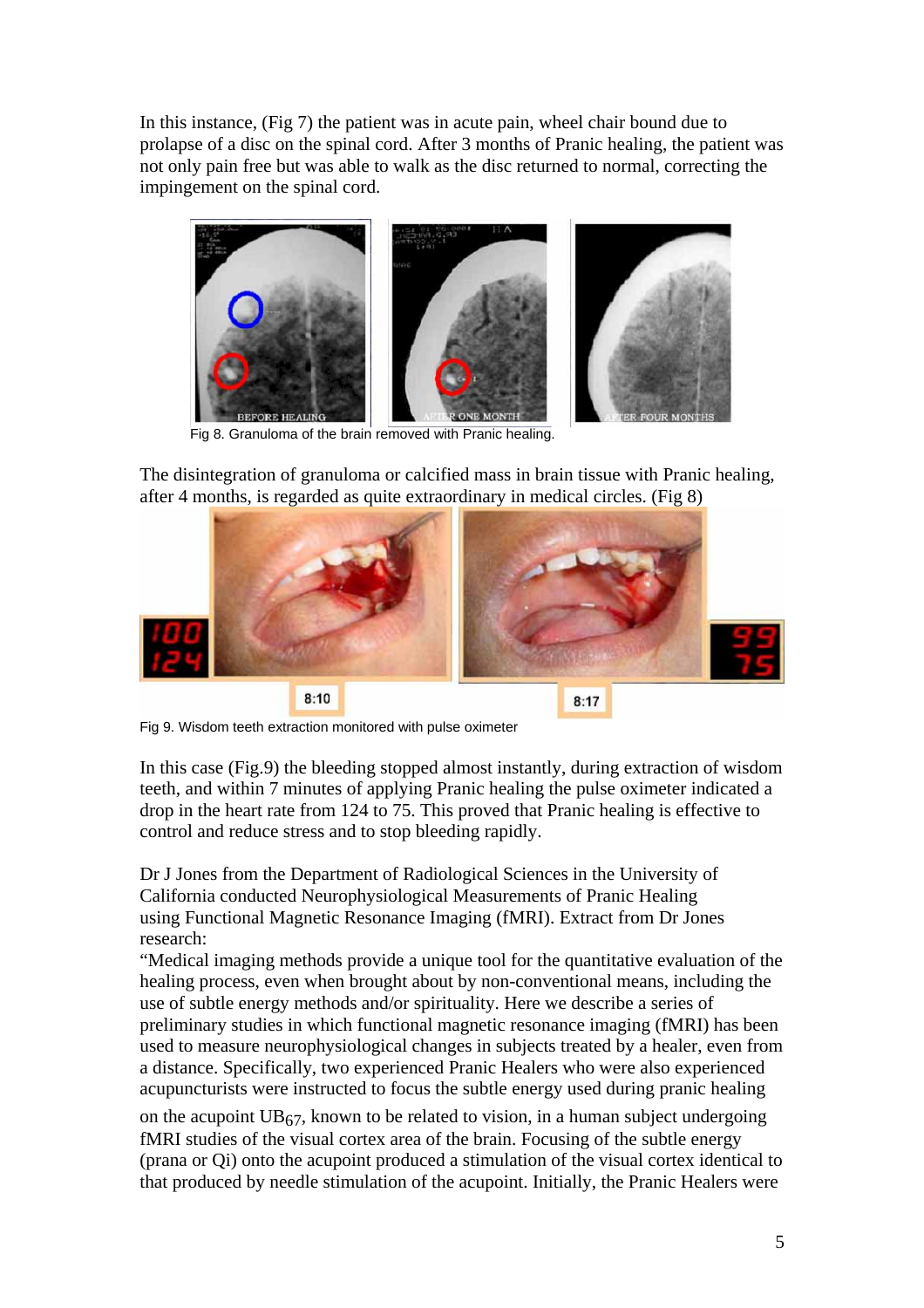immediately adjacent to the subject undergoing fMRI, with their hand, from which the subtle energy was said to emanate, only a few inches away from the skin surface

above  $UB_{67}$ . However, additional experiments in which the healers were located some distance from the subject produced identical results with fMRI, confirming the possibility for healing at a distance.

The second research experiment was an investigation of Pranic Healing using HeLa cells in culture subjected to gamma radiation. Here, we measured the effect of the healing modality in modifying the survival rates of cells subjected to radiation. The results of this preliminary study are summarized in the table below.

#### **TREATMENT OF CELLS BY INDIVIDUAL PRANIC HEALERS**

| Survival Rate, 1 Day Post Radiation |
|-------------------------------------|
| $\sim 100\%$                        |
| ~ 50% (range: $49.4\%$ - 50.7%)     |
| ~70% (range: $67.4\%$ - $71.8\%)$   |
| ~80% (range: $78.1\%$ - 82.9%)      |
| ~90\% (range: $87.8\%$ - 93.4\%)    |
|                                     |

These results indicate that treatment of the cells with Pranic Healing produces a major change in cell survival rate. It should be noted, however, that this table is based on 61 single experiments where the Pranic Healer produced a positive results. In 8 single experiments or about 12% of the total runs, the Healer produced no effect whatever. The reasons for these failures remain unclear and are still under investigation. It would seem that Pranic Healing produces an effect at a certain level or produces no effect at all.

In a final single experiment (the  $70<sup>th</sup>$  run), Pranic Healing was applied by a group of 24 healers. Treating the cells both before and after radiation produced a cell survival rate of 97%. This remarkable result suggests that the Pranic Healing effect is enhanced by group healing.

Although a second and more extensive publication (27) will provide a detailed analysis for these and many additional experiments, we can summarize some of our findings here. First, the distance between the healer and the cells was unimportant. Initially, each healer worked on the cells in my laboratory at UCI. Additional experiments were done with the healer at a distance (in some cases, 6000 miles). The separation between cells and healer had no effect on the result.

Secondly, the shielding of cells from EMF and gamma radiation had no effect on the results. In one extreme case, both the healer and the cells were shielded and separated by a distance of some 6000 miles. These results were indistinguishable from those in which the cells and healer were in the same room and without shielding.

Thirdly, the experience of the healer was found to be slightly important. However, even a beginning student could produce a positive result.

As a final note to this study of Pranic Healing we can only conclude that these findings are difficult (if not impossible) to explain in terms of the standard scientific paradigm."

My own personal experience in clinical practice has revealed the enormous power and potential of this healing science to help humanity. Experiments done by Pranic healers globally reveal that Pranic healing can be successfully employed to treat not only ailments of humans but of all living forms. Animals and plants respond positively to